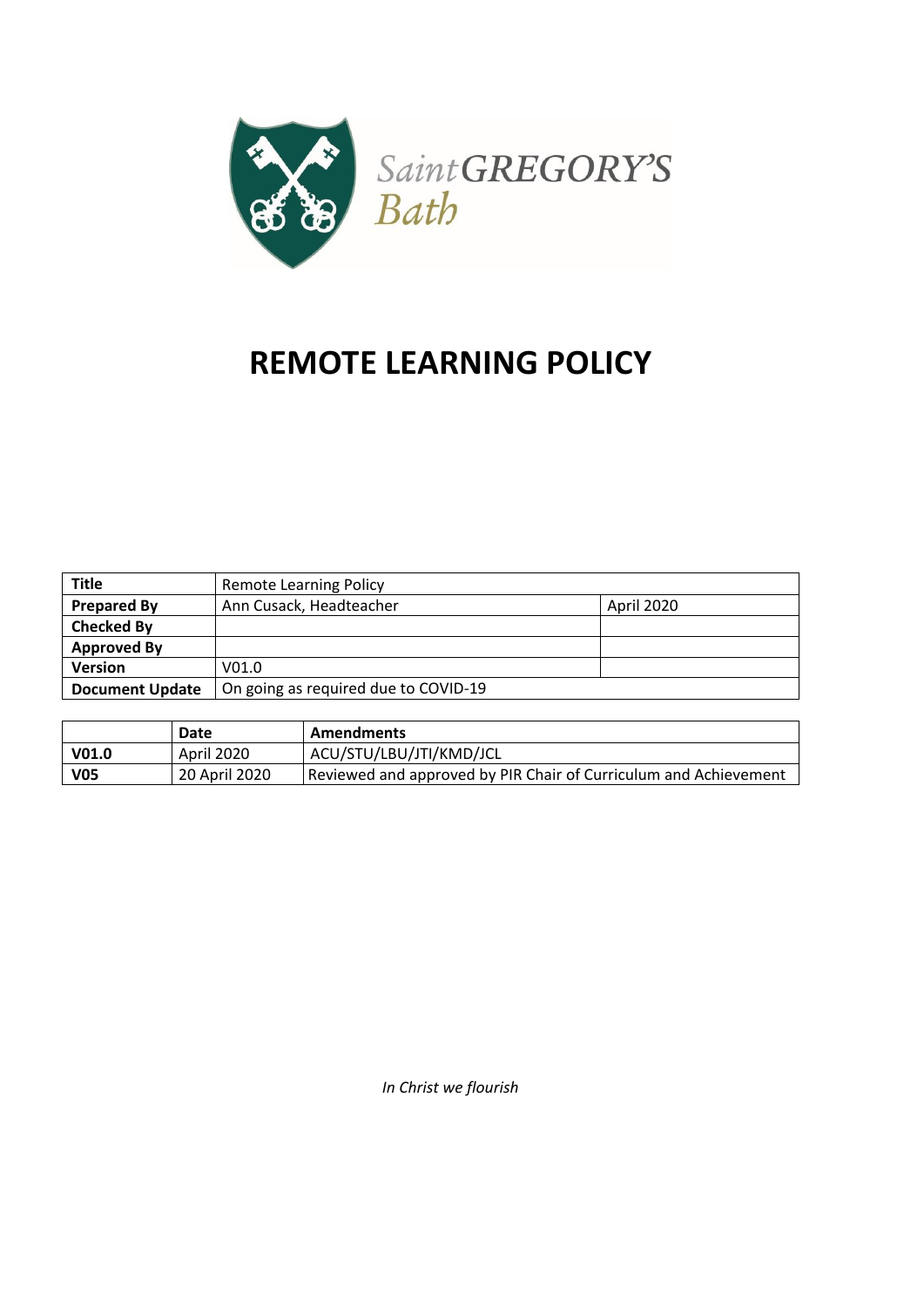### **Introduction**

As a Catholic community committed to the Gospel Values, we hold these values as central to everything we do and every decision we take. In the unprecedented period of school closure this policy seeks to set out how we should operate and support home learning through remote learning. Please note that this a dynamic document that will be regularly reviewed during a period of school closure as we roll out our new digital learning platforms.

## ACU 17 April 2020

# **1. Support**

If during any period when the Remote Learning Policy is in situ and you have any queries/problems or concerns, please follow the below guidance with regards who you should contact:

- Students should contact tutors/teachers
- Tutors should contact their HoY
- Teachers should contact their HoF
- HoY/HoF should contact SLT

Parents/carers can contact the following support networks:

General concerns, academic concerns, pastoral concerns, help with support please contact: Coombesk@st-gregorys.org.uk

This will allow for the email to be directed to the correct person, who will then advise.

For IT related issues please in the first instance (to enable IT to focus on the most urgent issues) your son/daughter should ask their teacher (who will then pass this onto IT).

# **2. Policy Objective**

This policy is designed to give students, parents/carers and staff all the information that they need if the school is required to temporarily shut down. If Government and the Department for Education require us to stop teaching in our normal fashion, then the school will move to a remote teaching model by which work will be set by teachers online and completed by students at home.

The decision to move to a remote teaching model is one that would typically be forced upon us by an outside agency. This would be most likely to be Her Majesty's Government, through the Department for Education. We will only close the school upon direct advice from an outside agency empowered to make such a decision. We will communicate such a decision to parents/carers, students and staff as soon as we are able to do so. The extent of any closure is one that the school will be advised upon. To make this determination, the school will work on the most current advice from HMG Public Health England and B&NES.

This policy will lay out the expectations that the school has of staff, students and parents/carers in relation to any such school closure and move to a remote learning model. It is hoped that it will cover all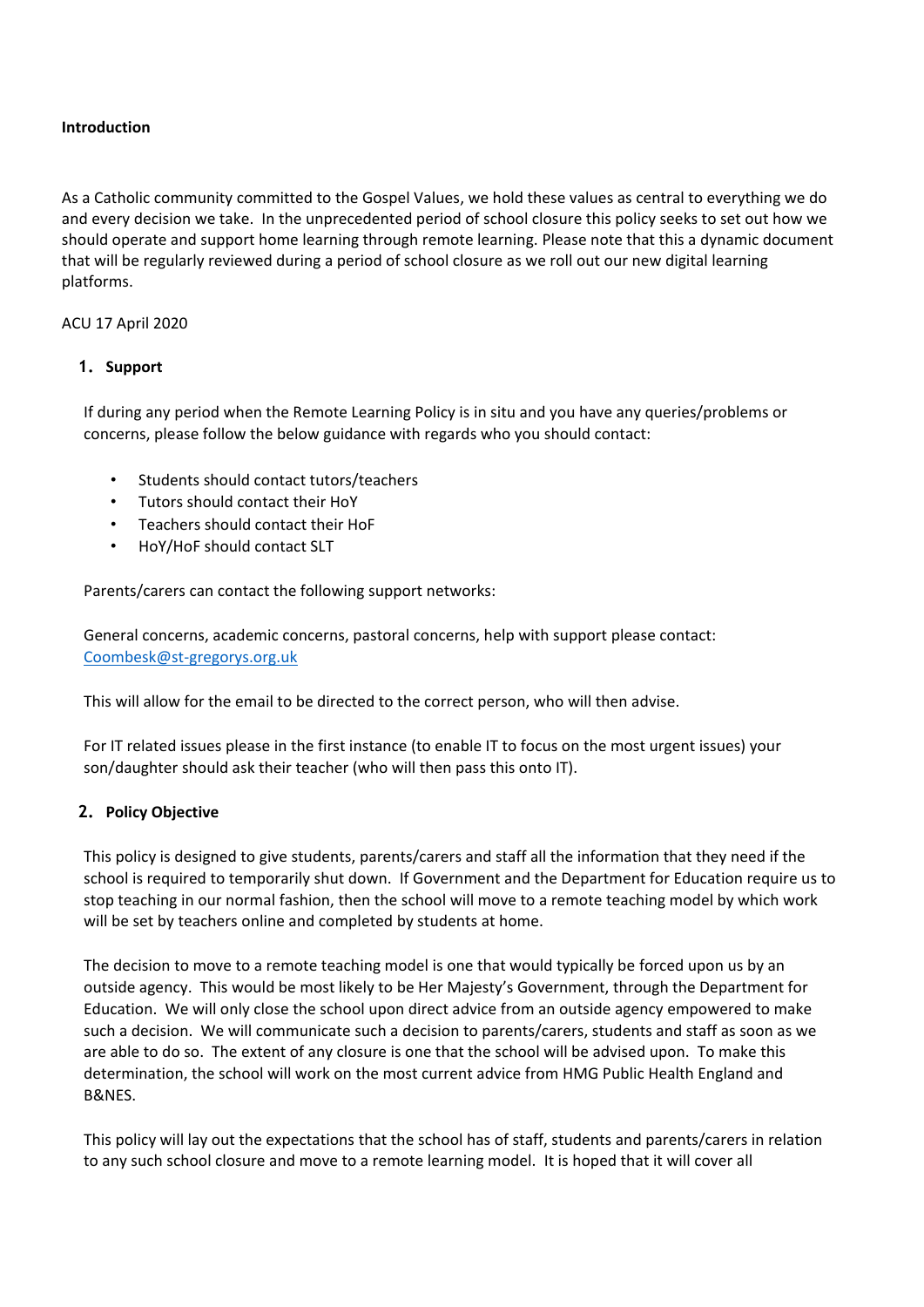eventualities but it is probable that it will not. Any situation which causes the school to move to a remote teaching model will be a local, national or international crisis. Such crises often lead to unforeseen challenges. The school will try to communicate with all interested parties as soon as such challenges arise.

The policy makes reference to digital teaching. For the purposes of this policy, digital teaching means the process of conducting a lesson in real time over Microsoft Teams and using Google Classroom.

## **Expectations of St Gregory's Teachers**

- In a period of remote teaching, the school will continue to operate its normal timetable of academic lessons. Whilst the normal routine of school life will be disrupted, it is not the case that the school is 'closed for business'. Instead, our core business will move, for the most part, from face to face delivery into an online sphere.
- Teachers should be digitally teaching their students for some of their lessons, for all classes. This could be done in advance or delivered live.
- Teachers should be dressed appropriately for all lessons being live streamed to students via Microsoft Teams, in general all pupil cameras and mics should be turned off unless the teacher requests otherwise. The teacher can choose if they wish to use the camera to deliver their live lesson or not. A photograph or image can be added to Teams as a profile.
- Teachers can choose which of their lessons they teach digitally. However, it is essential that teachers communicate these plans well in advance and by the day before at the latest so students can plan effectively. Teachers should let Heads of Faculty (HoFs) know which lessons they will be digitally teaching and HoFs must keep a record of this.
- Microsoft Teams, Google Classroom, Show My Homework or school email is the only forum by which teaching conversations should happen. Teachers must not, as per the school's Child Protection Policy, ever call or text students on their mobile phones.
- For the lessons that are not being digitally taught in KS3, KS4 and KS5, work may be set that students can complete independently. This will be communicated via Google Classroom or Show My Homework.
- Homework will not be set for students in Years 7-9. Where necessary homework or independent learning may be set for students in Key Stage 4 and 5 but only where essential to support progress towards GCSE and A levels.
- Feedback and Assessment will inevitably take longer however Google Classroom will support this.
- Teachers should remember that students at home will still require the same level of differentiation and support. Tasks should be set that are accessible and that fall within expectations that are appropriate. The time allotted for given tasks must be clear. The instructions for tasks must be equally clear.
- Work must be sent from students to teachers via email or through Google Classroom/Show My Homework. It is up to the individual teacher to make clear how they expect to receive work.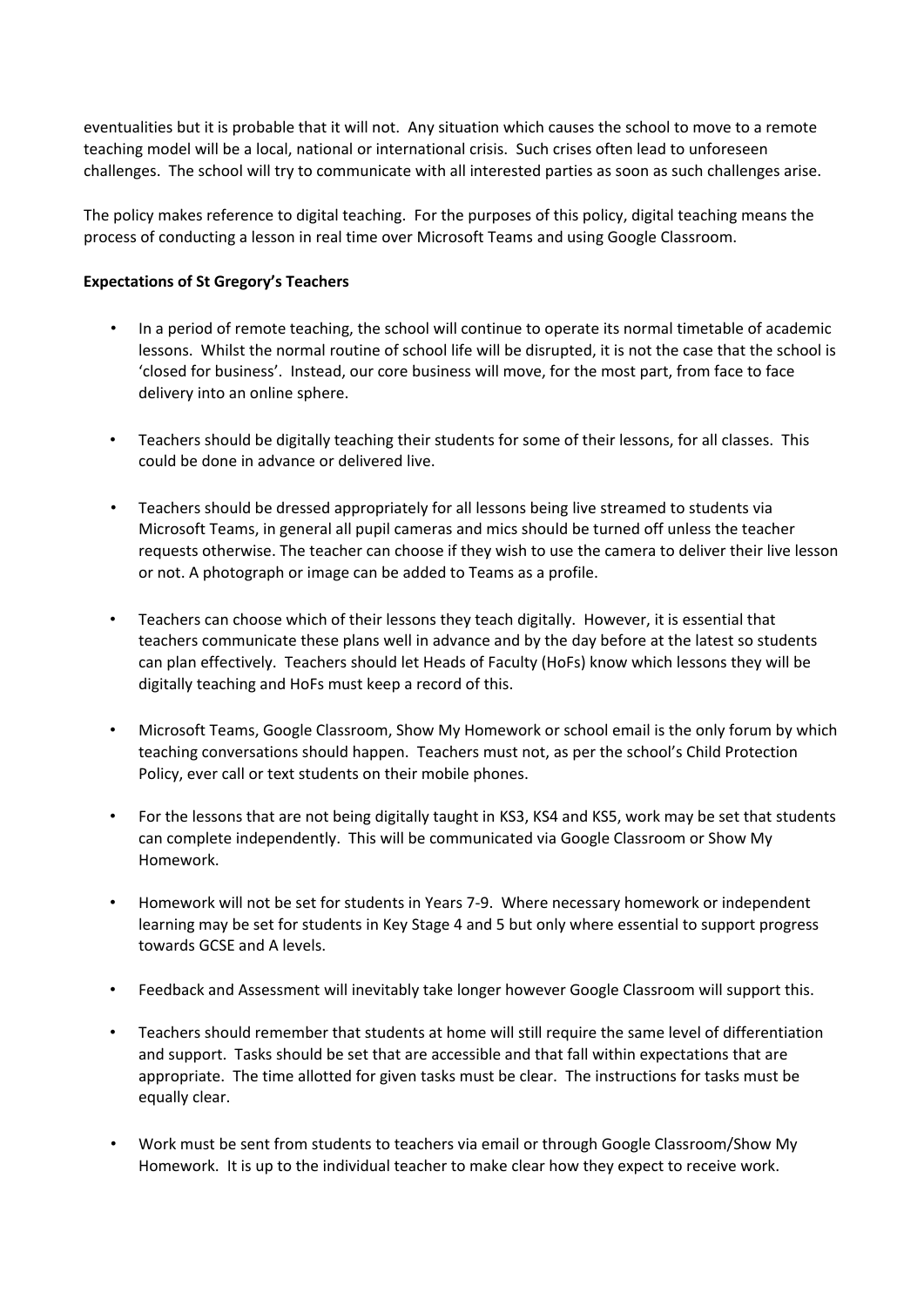- Do not rely on students being able to print out work at home.
- Staff should continue to use their planners to record any issues of attendance, behaviour or other concerns. It is important to, wherever possible, continue to use our day to day systems.
- Teachers should continue to maintain a dated lesson by lesson register in their planners and report any unexplained absence to HoF.
- Teachers should ensure that, by the end of the day, all student queries, questions and concerns have been dealt with in an appropriate manner, even if that is a holding response.
- Over the course of the week, Tutors will be asked to digitally 'meet' their Tutor Groups through Microsoft Teams. It is essential that the welfare and wellbeing of the students is monitored and that tutors are available to help offer support and guidance where necessary. Tutors should use the normal school systems to keep HoY up to date to any issues that might develop with their students.
- Please be assured that the school understands that a move to a different way of working comes with challenges. We know that it is likely that if all schools close then teachers will also have issues of childcare to contend with. In any such instance of remote teaching, please understand that we operate on the principle that 'perfect is the enemy of good.' We understand that things may be disrupted and that the exigencies of family life may mean changes have to be made. The important thing is that teachers try to plan as effectively as possible, working with spouses and partners to allow themselves to be able to deliver lessons that they need to. Early communication of plans to students and HoF are vital and will be essential in ensuring that expectations are managed, and students can and will work effectively.
- Please note that it is very likely that the school will require teachers to come into the school during any school closures. Staff should follow appropriate social distancing advice at all times as issued by PHE & HM Government and B&NES.
- Any period of remote teaching will only run for the school term dates as previously advertised. Teachers and students will still require the benefits of the holidays.
- If the need for a 1 to 1academic/tutor meeting between a teacher and student arises then the teacher needs to ensure that their Hof F and the student's Hof Y are notified and know the date, time of virtual meeting, platform being used ie Microsoft Teams and the reason for the meeting. The student's parent/carer must also be notified and if possible present. The teacher needs to keep a record of the meeting, date, time, duration of meeting, points discussed, and actions agreed.
- The school expects all staff to do the very best that they can under the circumstances and appreciates the fact that staff will be working hard for the duration of any period of remote teaching.

#### **Expectations of Learning Support Assistants**

- LSAs are expected to support students with SEND, especially those with EHCPs
- LSAs will be allocated students to support by the SEND Manager.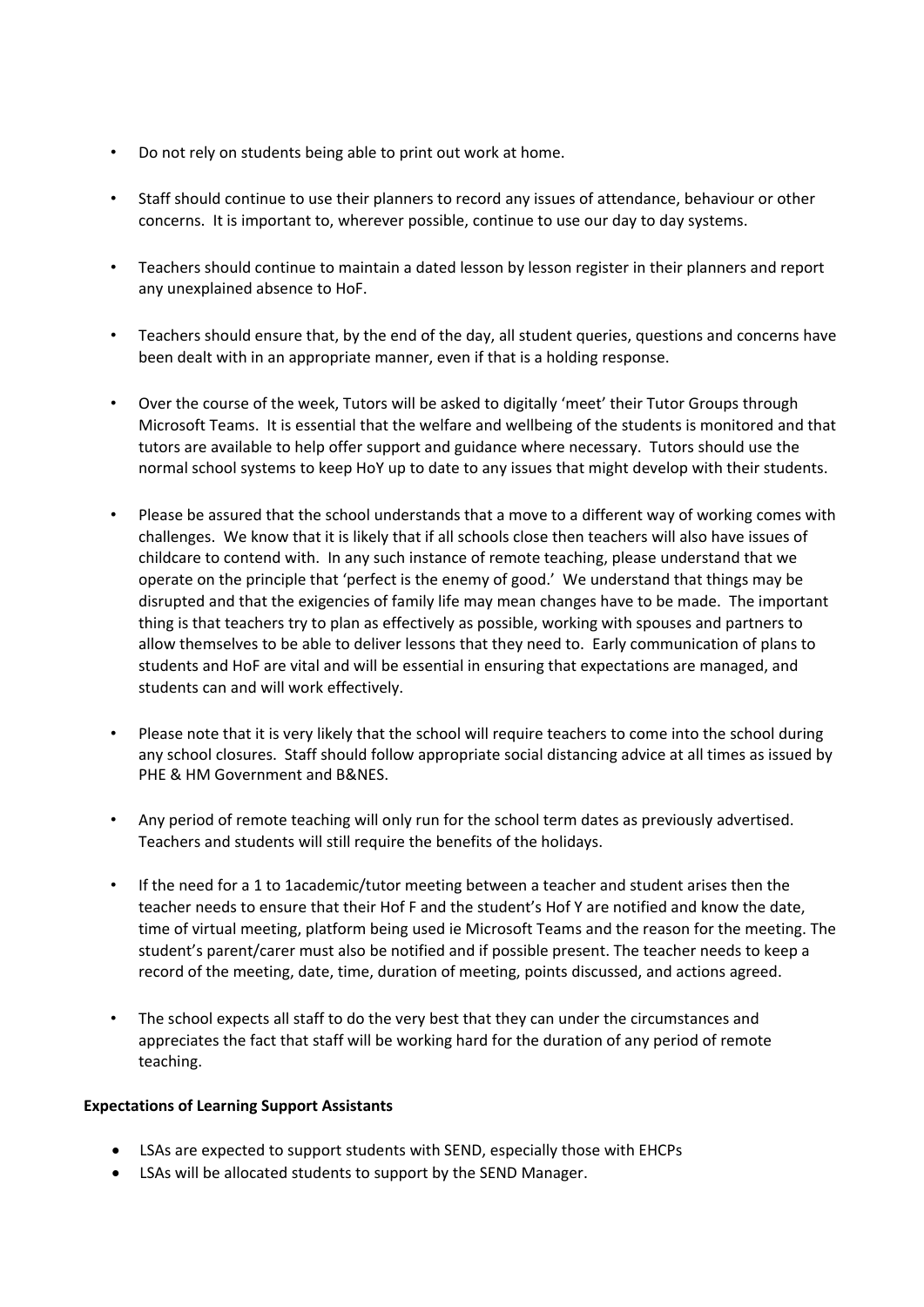- LSAs will check 'Show My Homework' daily to ensure that the students they are allocated to are logging on.
- LSAs will contact parents and students with EHCPs to ensure that they understand the work set and have the resources to complete it. Contact will necessarily be remote and in the first instance through email. Should the need for a 1 to 1academic/tutor meeting between a teacher and student arises then the LSA needs to ensure that their SEND Manager and SENCO are notified and know the date, time of virtual meeting, platform being used ie Microsoft Teams and the reason for the meeting
- In some circumstances it will be necessary to contact students on the telephone. In these situations the LSA must ensure that the telephone contact is at an appointed time, that where possible the parent/carer is present and can hear through the 'speaker option' on the telephone. Telephone calls made from home must not be made in the presence of others in the building. The LSA must notify the SEND manager and SENCO of the call and record the time of the call, have notes of the conversation held and record this in SIMS.
- LSAs will be assigned to Faculties with whom they will work to differentiate resources. This does not change the responsibility for learning which rests with the teacher.
- LSAs must notify the DSL immediately of any CP or safeguarding concerns that they have. This should be done by telephone if it is urgent or via My Concern.

# **Expectations of Heads of Faculty**

- HoFs should oversee the consistency and quality of work being set. They should check in with their departments remotely on a daily basis and in person on a weekly basis to guarantee consistency of approach and to be alert to any concerns.
- HoFs should do all they can to model excellent digital teaching to their Departments. They should share resources and techniques for good teaching in a digital format.
- HoF should contact parents/carers and students who are exceeding or trying really hard in their remote learning to praise and encourage them.
- HoFs should communicate with their line manager and CLG to share thoughts, concerns and ideas.
- HoF should report any concerns raised by their team to the appropriate HoY or DSL.

#### **Expectations of HoYs and Tutors**

- Tutors should arrange at least one tutor session per week with their Tutor Group, letting tutees and HoY know the timings of those sessions in advance.
- Tutors should be prepared to pick up on any student who is not regularly attending digital lessons or completing their work. They should make contact with the student and, where necessary, the parent/carer.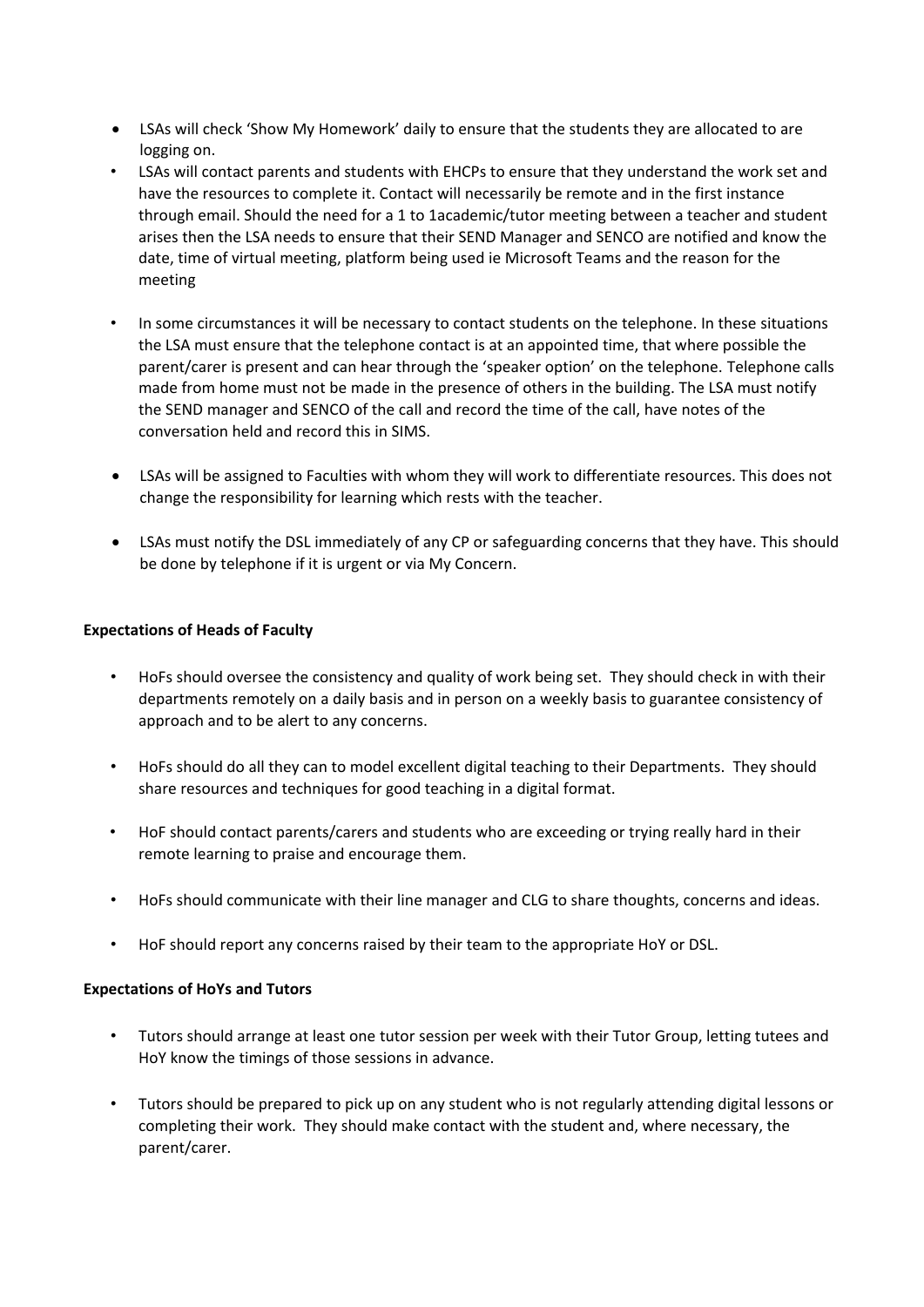- HoY should oversee the work of tutors and deal with any pastoral concerns which may escalate to their level.
- HoY should contact parents/carers and students who are exceeding or trying really hard in their remote learning to praise and encourage them.

## **Expectation of Students**

- The school will not close unless it is asked to by the Government. If the School does close then we will move to a period of 'remote teaching.' This will mean that your lessons are taught by your teachers using Google Classroom and where appropriate Microsoft Teams.
- Your use of devices when being remotely taught is covered by the school's E-Safety Acceptable Use Policy and the school's Behaviour Policy. You are still in school, but you are being taught remotely.
- Some of your lessons will be taught digitally this will be dependent on a number of variables. Your teachers will let you know which of the lessons in each week are going to be taught digitally.
- You are expected to digitally attend each of the scheduled lessons. Registers will be taken through Google Classroom. If you do not register, then any such absence will be followed up as we normally would.
- You should be appropriately dressed for all digital lessons.
- When entering a digital lesson through Microsoft Teams and/or Google Classroom the camera and microphone should be turned off. Your teacher will ask you to switch on your microphones and cameras as and when they require it.
- You must check your school emails three times a day for vital messages. Once before 8.30am, once around lunchtime and once again between 4.30pm and 5.00pm.
- For the planned lessons that you are not being taught digitally, you should aim to complete the work that will be set for you in that subject. The work should take the time allocated to you for that lesson. If you are struggling with the work set or it is taking a long time, then please inform your subject teacher.
- You should make sure that your devices are charged and updated to ensure you are able to access the lessons available to you.
- Your teachers will be available to you during normal school/working hours if you have any questions. Email, Show My Homework and Google Classroom will be the best way of communicating with them. They will respond in a timely way but please be patient.
- If your teacher requires you to attend a 1 to 1 academic/tutor meeting your teacher will contact you and your parents/carers via email with the date and time of the meeting.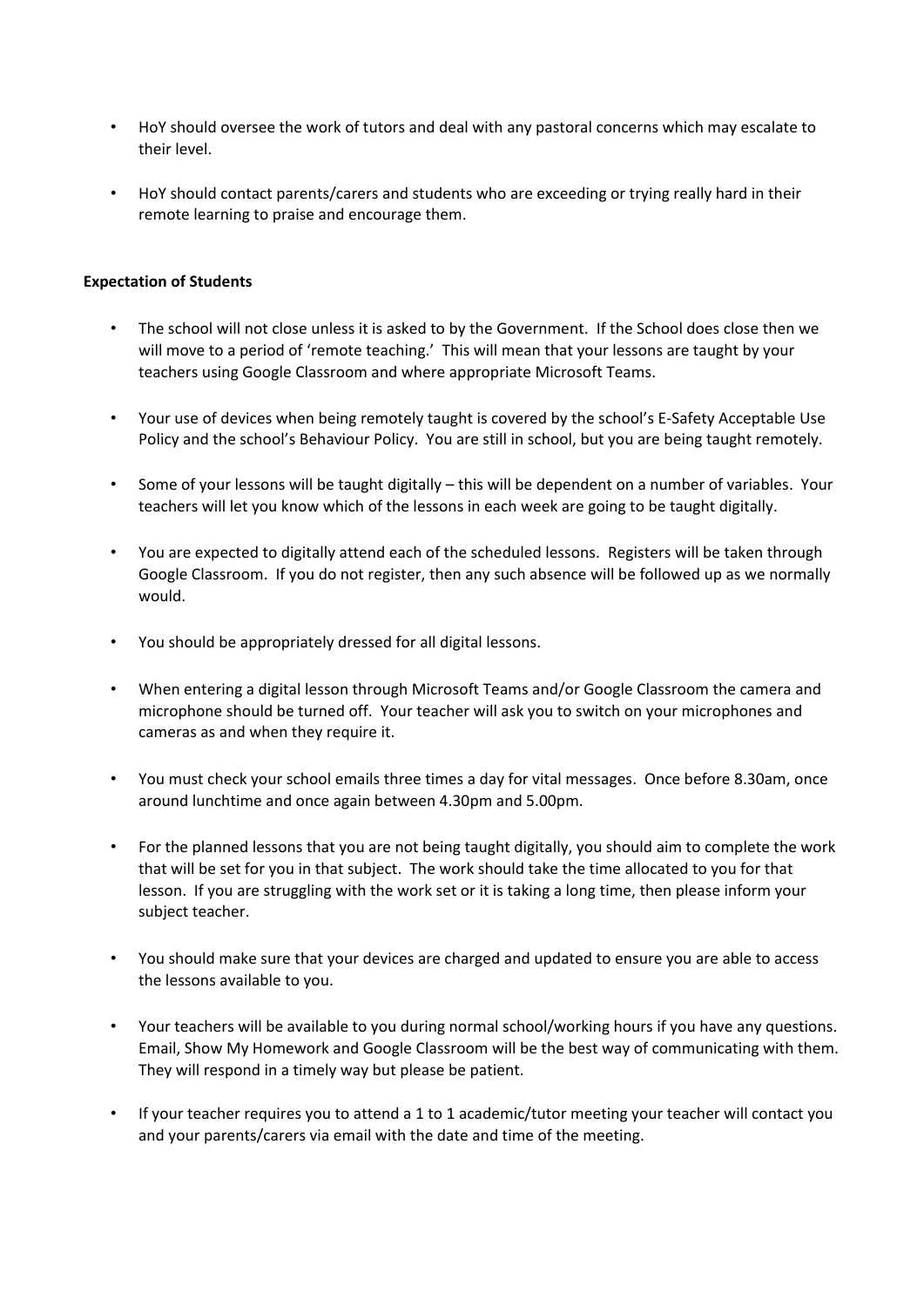• If you are in Key Stage 4 or Key Stage 5 you may be set homework and you are expected to complete it and submit it for feedback either via SMH, Google Classroom or email. Remember that if staff are setting you homework then it is necessary to support your GCSE or A level studies. If you are in any other year then you will not receive separate homework tasks whilst the school is closed.

## **Expectations of Parents/Carers**

- If the school is asked to close by the Government, then we will move to a remote teaching phase of delivering lessons.
- During that period some lessons will take place in real time using Google Classroom and or Microsoft Teams. The remaining lessons will consist of independent work to be completed by the students. The number of these live/real time lessons will vary depending on your child's key stage and subject.
- All students have an Office365 account and they will use this to access Microsoft Teams. Students are expected to attend all digitally streamed lessons and to complete all independent work at a good standard to the deadlines set by teachers.
- Ideally, students should be working in a public area of their home. Somewhere like a kitchen, dining room, or a study that can be supervised by an adult. Students must not take part in streamed lessons in their bedroom and they must be appropriately dressed for streamed lessons. They need not wear school uniform, but nor should they be in their pyjamas.

Students should be working in a productive environment. There should be, wherever possible, quiet and calm. TVs should not be on and phones should have airplane mode enforced/switched off unless they are using the phone to access the lesson.

- Students should follow the 'normal' school day and they should work during timetabled lessons. This will help students to plan their time over the course of the day. They should break between lessons for a walk, a stretch and refreshment.
- Please do encourage students to get outside, even if in the garden, where possible. Fresh air and exercise will help with their learning and their mental health and wellbeing.
- If you have any concerns about your child's work or their wellbeing, then do please follow the normal procedure of contacting their tutor. Tutors will be meeting regularly with their students over Microsoft Teams to talk about how best to handle isolation and working remotely.
- Students should follow the normal school rules in terms of online behaviour. The school is continuing to operate, and we expect them to behave in an appropriate manner online, just as we would in person.
- Parents/carers should understand that we are trying to replicate the normal conditions of school life for our students as much as is possible. To that end, parents/carers should not involve themselves in the digital lessons, they should not do their child's work for them and they should continue to encourage them to be independent learners, supported by Parents/carers at home.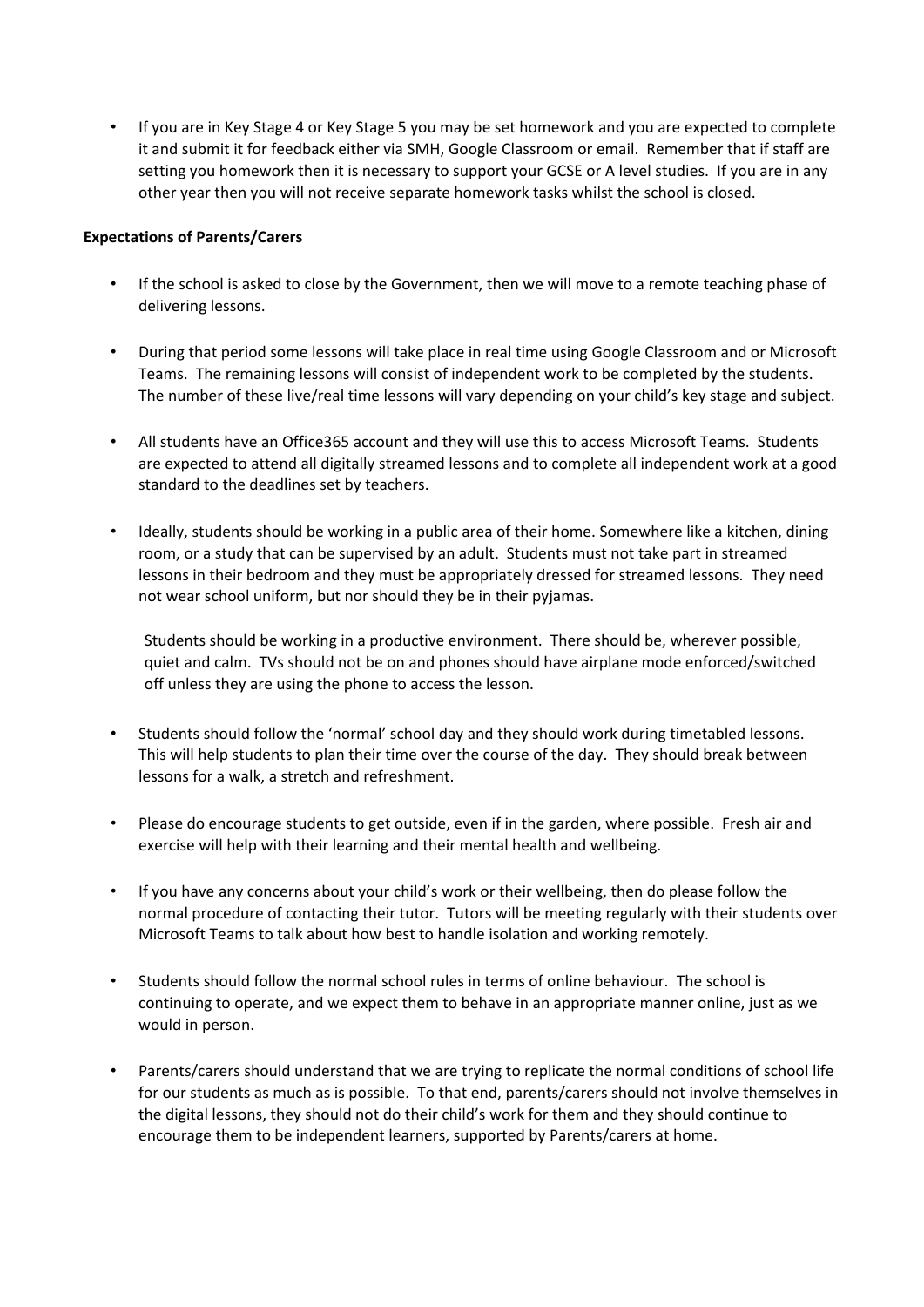#### **APPENDIX A**

#### **REMOTE LEARNING BEHAVIOUR POLICY**

During a school closure we will operate a modified version of our Behaviour Policy in that we expect all students to behave sensibly and with respect. We will still follow the principles of Ready to Learn.

#### **Rewards**

- Teachers should continue to recognise excellent work with a House Point /Merit. This should be recorded on SIMS.
- Any outstanding work should be nominated for a Faculty or Headteacher's Commendation. Teachers to contact their HoF or the Heads PA to request a Commendation.

#### **Safeguarding Issues and Serious Sanction**

• If a teacher identifies any possible safeguarding concern or behaviour worthy of serious sanction they should contact STU immediately by email.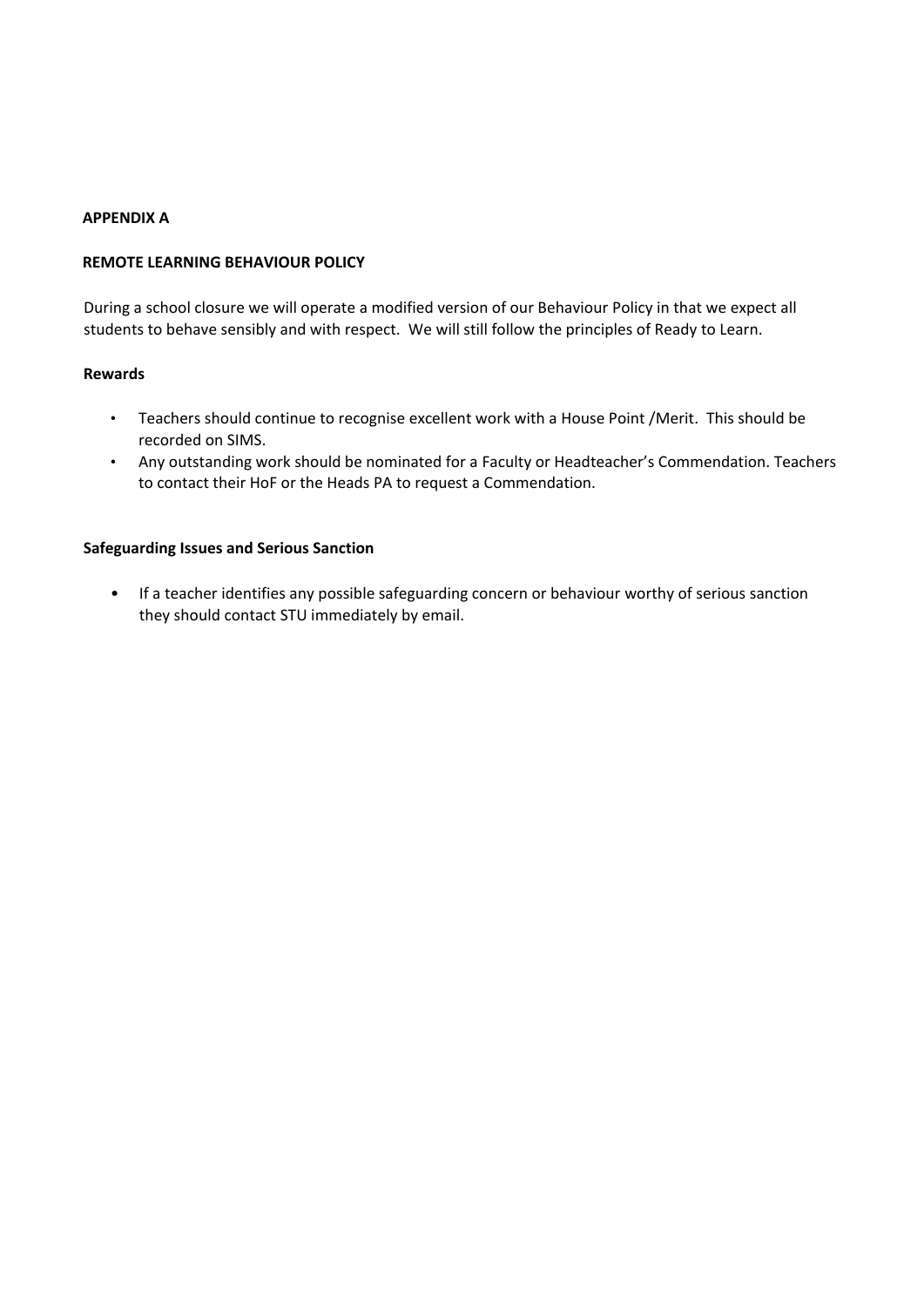# **APPENDIX B**

#### **REMOTE LEARNING REGISTRATION POLICY**

- All students will be marked centrally as # in line with government guidance.
- If a student is too unwell to attend a remote lesson then please email Mrs O'Bray [OBrayC@st](mailto:OBrayC@st-gregorys.org.uk)[gregorys.org.uk](mailto:OBrayC@st-gregorys.org.uk) with your son/daughters name and form and she will notify staff that they are ill and they will be marked I (ill) on the teachers individual register.
- Teachers are responsible for completing lesson registers for every taught remote lesson in their mark books. If no reason is given for an absence then the teacher will contact the student and parents/carers via email in the first instance and pass on details if necessary for HoF to follow up.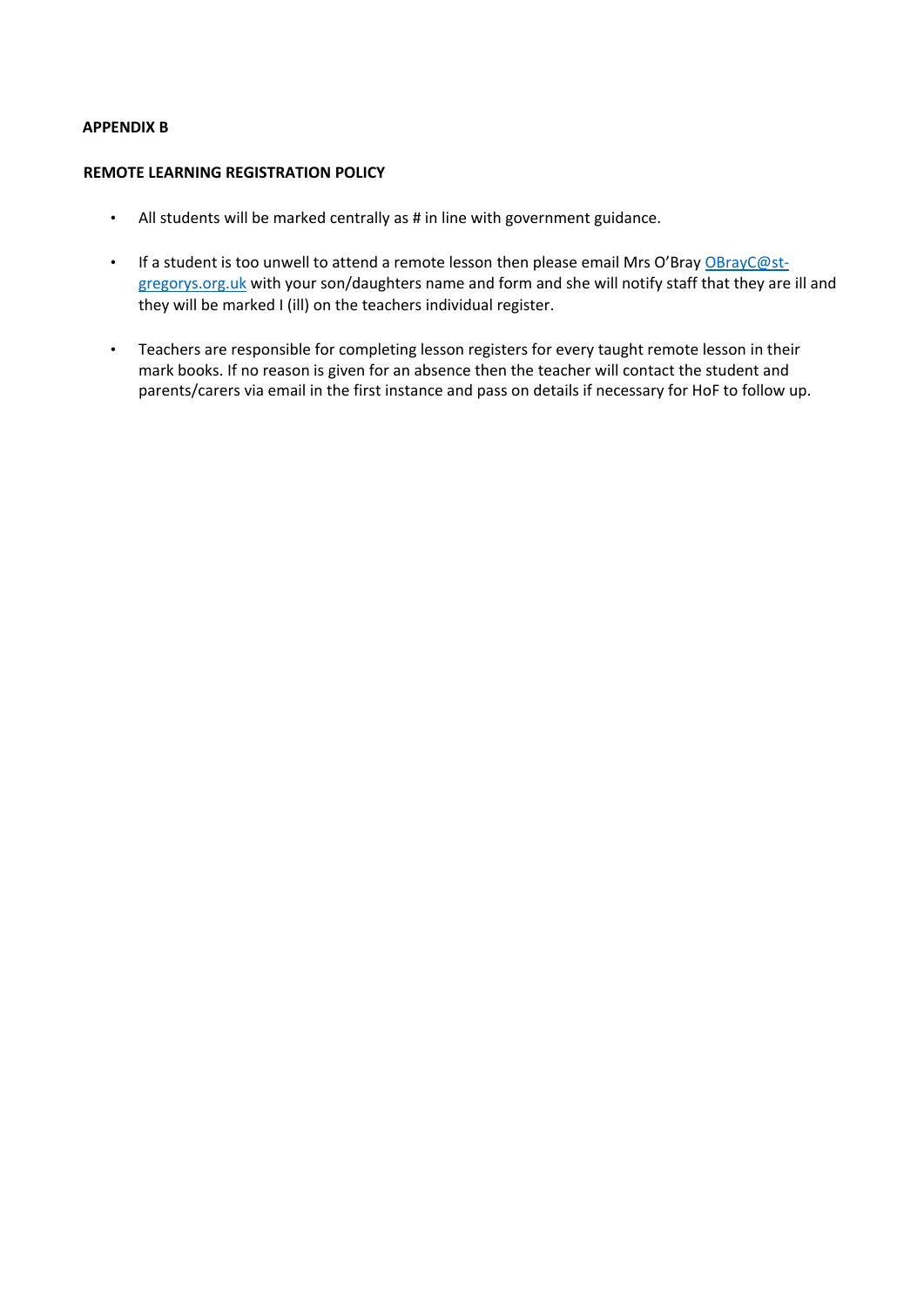#### **APPENDIX C**

#### **ROLE OF HEAD OF YEAR AND TUTORS**

#### **Role of Heads of Year**

- 1. Hold weekly remote tutor meetings. This should be used to check on student welfare, remote learning issues and staff welfare. HoY to arrange team meetings with their teams.
- 2. Contact parents/carers if welfare concerns have been raised.
- 3. Contact parents/carers of students on the Pastoral Concerns/Vulnerable Student list. This call should focus on the student's and family's welfare. Record contact and alert DSL to any issues/concerns.
- 4. Monitor Year Group Questionnaire. A questionnaire will be sent to students fortnightly by HoY. Any concerning responses will be passed to tutors and DSLs and action taken.

#### **Role of Tutor**

- 1. Be available for or hold a tutorial at a time between 8.45am and 9.05am. This should be an established part of the day during a closure and arranged in advance with tutees. Tutors can make contact via Microsoft Teams. The purpose is to ensure students know their timetable for the day, provide students with an opportunity to ask questions and for tutors to pick up on any welfare issues.
- 2. Arrange a time for a weekly tutor meeting with their tutor group using Microsoft Teams.
- 3. Communication. It is essential we maintain excellent communication during a school closure. Tutors should flag concerns to HoY and, if appropriate, KMD and STU (DSL).

#### **Pastoral Care**

During the school closure we will endeavour to maintain our high levels of pastoral care.

Any concerns in the first instance contact the students tutor.

Heads of Year

- Head of Year 7 Mrs Richards richardc@st-gregorys.org.uk
- Head of Year 8 Mr Duffy duffys@st-gregorys.org.uk
- Head of Year 9 Ms Musgrove/ Ms Bowman musgroves@st-gregorys.org.uk/bowmana@stgregorys.org.uk
- Head of Year 10 Mr Purcell purcellr@st-gregorys.org.uk
- Head of Year 11 Mr Brodie brodies@st-gregorys.org.uk
- DSL Mr McDermott [mcdermottk@st-gregorys.org.uk](mailto:mcdermottk@st-gregorys.org.uk) and Mrs Tuk[e tukes@st-gregorys.org.uk](mailto:tukes@st-gregorys.org.uk)